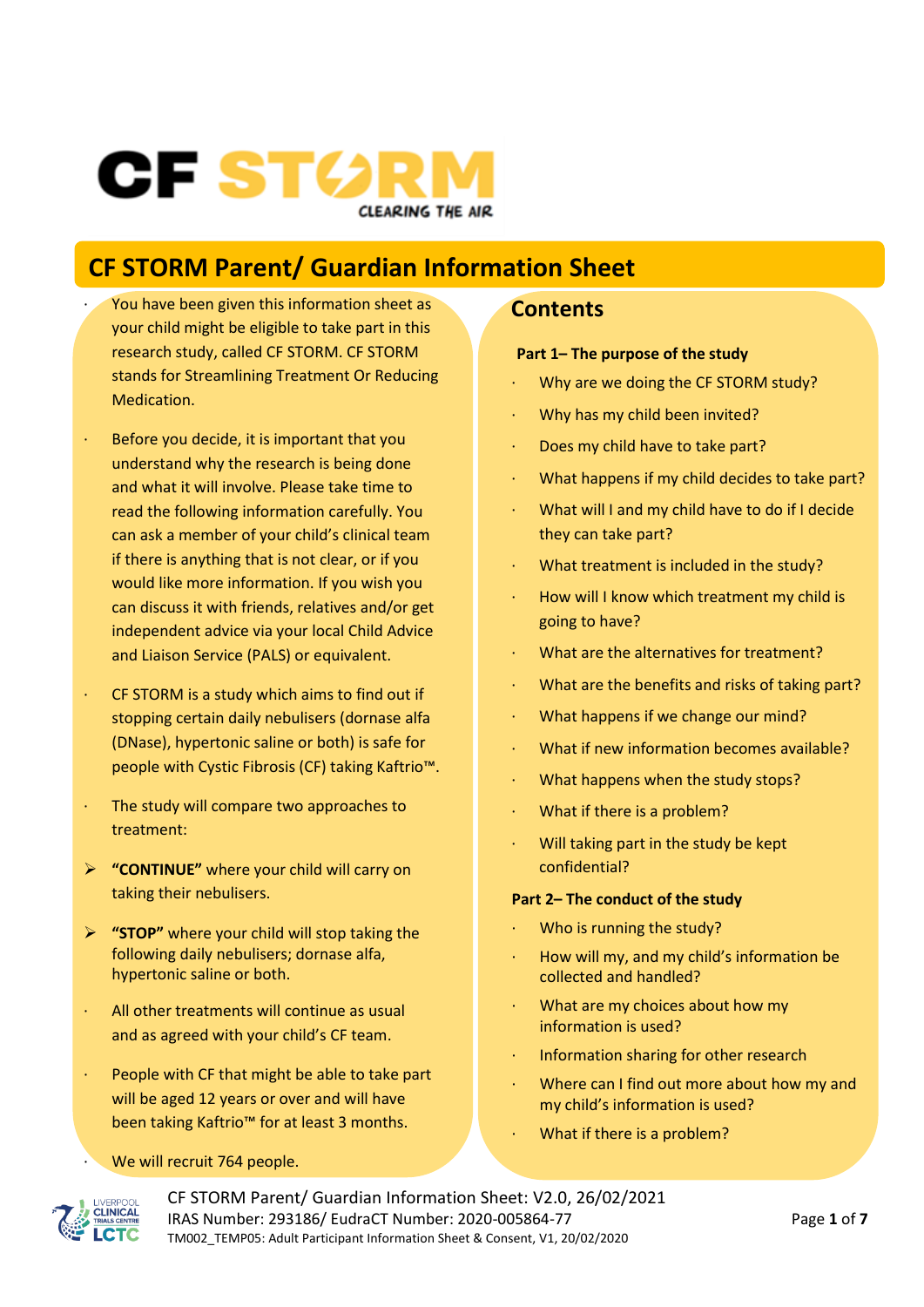### **PART 1: Purpose of the study and what will happen if you take**

### **Why are we doing the CF STORM Study?**

Over time, the number of treatments people with CF take on a daily basis can accumulate. It is important to know if these treatments could be safely reduced with reassurance that taking away any treatments does not have a negative impact on their health.

Most people with CF use daily nebulisers to help thin and clear mucus from the lungs (dornase alfa, hypertonic saline or they may use both). Some people with CF have started to take a new treatment called Kaftrio™. It may be that some nebulisers are no longer necessary once people are taking Kaftrio™, but we do not know the impact of this on the lungs. This study aims to find out if those people taking Kaftrio™ can stop their daily nebulisers without causing a significant drop in lung function.

To be included in the study, your child will be required to have been taking Kaftrio™ for at least 3 months with the use of a daily nebuliser (dornase alfa, hypertonic saline or both) to clear mucus from their lungs.

If you agree, your child will take part in the study for 52 weeks (although this could range from 51-55 weeks depending on the timing of their end of study clinic visit). At the end of the study they will revert back to standard care.

The results from this study will be used to help us improve treatments for people with CF.

### **Why has my child been invited?**

Your child has been invited to take part because they;

- have been taking Kaftrio™ for over 3 months as well as daily dornase alfa (DNase) or hypertonic saline (or both) nebulisers.
- have consented to be part of the UK CF Registry.
- they are able to do spirometry (respiratory function tests), either at home or in clinic.

Their condition is stable at the moment (no need for additional antibiotics in the past 6 weeks).

### **Does my child have to take part?**

No, taking part is voluntary. It is up to you to decide whether or not your child should take part. If you decide that they should not take part then they will still receive the usual treatment their hospital offers. Their Doctor can provide you with more information on this.

If you decide that they will take part you can also change your mind at any time without giving a reason.

The decision you make on whether your child should take part or not will not affect the standard of care they receive now or in the future.

### **What happens if my child decides to take part ?**

A face to face or telephone/video appointment will be organised to arrange for you to provide your electronic consent (e-Consent) and for your child to provide their assent (e-Assent). Assent is your child's agreement to take part. This can take place during one of your child's usual clinic appointments.

Following your consent, your child's assent and your child's completion of a short general quality of life questionnaire (EQ-5D-5L) and a CF specific quality of life questionnaire (CFQ-R), you will find out whether your child is in the CONTINUE or STOP group by email and your child's CF team will discuss this with you and your child.

We will follow your child's progress through the study using data collected during their routine appointments (face to face or by telephone/video call). After the first clinic (where we obtain your e-Consent and your child's e-Assent), the appointments should not be any longer than normal. Your child's progress will be recorded on the UK CF Registry and some of these results transferred to a CF STORM section for the purpose of this study.

During the course of your child's participation on the study we will send you three emails containing a link to a short survey to ask about your current treatments. We will also send you 4 emails with a link to the EQ-5D-5L questionnaire for your child to complete (See study timeline).



CF STORM Parent/ Guardian Information Sheet: V2.0, 26/02/2021 IRAS Number: 293186/ EudraCT Number: 2020-005864-77 Page **2** of **7** TM002\_TEMP05: Adult Participant Information Sheet & Consent, V1, 20/02/2020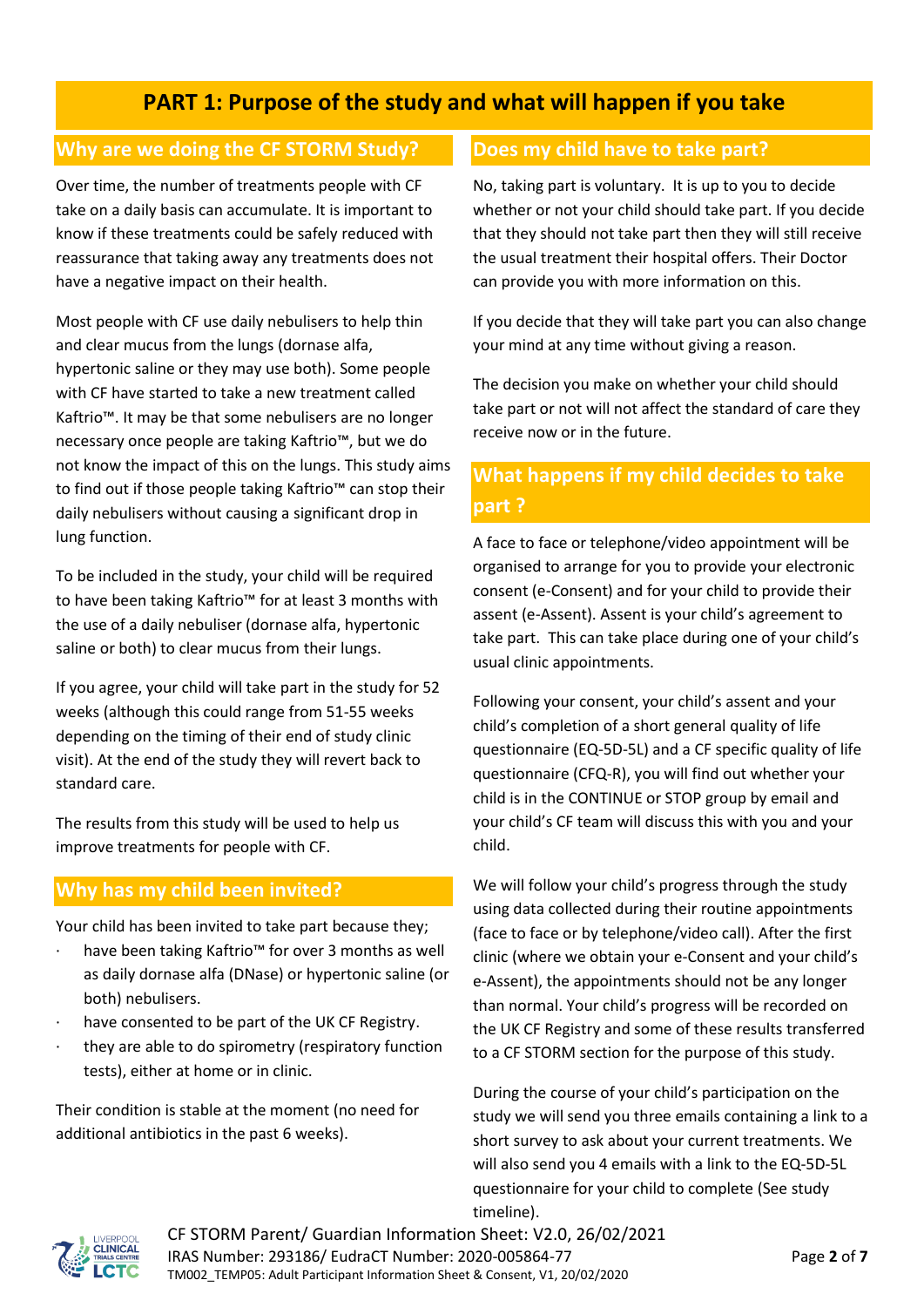Your child may already complete the CFQ-R questionnaire as part of their usual care, and we will collect this data. However, their CF Team will also ask your child to complete the questionnaire at the study start and end so they may end up completing more CFQ-Rs than they normally would.

They will not be required to attend any extra appointments for the study aside from those they would normally have.

During the study period we will collect the outcome from their spirometry tests (even if these tests are carried out at home). If your child uses a nebuliser that is able to measure when and how often it is used, we will request that we can record these results for three months before the study starts and during the study.

### **What will I and my child have to do if I decide they can take part?**

If you agree your child can take part, you will be asked to provide your email address so that a link to the e-Consent form and e-Assent form can be emailed to you. Once you have completed the e-Consent and your child has completed the e-Assent form, we will check and confirm that this study is still suitable for your child and they will be asked to follow the study plan (see study timeline). You will be emailed a copy of the completed e-Consent and e-Assent form to keep.

Your child will have to:

- Continue their usual CF clinic appointments and talk to their CF team about any change in symptoms, as they would even if they were not taking part in the study.
- · Ensure they follow the correct treatment allocated (CONTINUE or STOP).
- · Complete the questionnaires/ surveys in line with the study timeline.
- Ensure with your assistance that they report to their CF Team if they are feeling unwell, experience any side effects or reactions.

### **What treatment is included in the study?**

In this study we will be testing the use of daily nebulised dornase alfa and/or hypertonic saline for people taking the medicine Kaftrio™.

# **How will I know which treatment my child is going to have?**

In research studies we often split patients up into groups to look at how different treatments work. In the CF STORM study those taking part will be split into two treatment groups at random:

One group will receive **"CONTINUE":**

- This means they would carry on taking all their nebulised treatments as directed by their Doctor. The other group will receive **"STOP":**
	- This means they would stop taking the following nebulised drugs:
		- · *dornase alfa (also called DNase or Pulmozyme®)*
		- · *hypertonic saline (also called Nebusal® or MucoClear®)*

· *Or both dornase alfa and hypertonic saline* It is really important that each group in the CF STORM study has a similar mix of people in it so we know that if one group does better than the other it is very likely to be because of the treatment and not because there are differences in the types of people in each group.

We use a computer programme that puts people into groups 'at random' – you might hear this described as 'randomisation' or 'random allocation', but they all mean the same thing. Neither you nor your child's doctor choose which group they are in.

Your child is equally as likely to be in the "CONTINUE" group as they are in the "STOP" group.

The healthcare team will let you know which group your child is in as soon as possible following their completion of the EQ-5D-5L questionnaire that will be sent to you by email.

Your child will have 2 weeks to complete the EQ-5D-5L questionnaire. If they are unable to complete the questionnaire they will be informed of which group they are in following the two-week period after providing consent and assent.

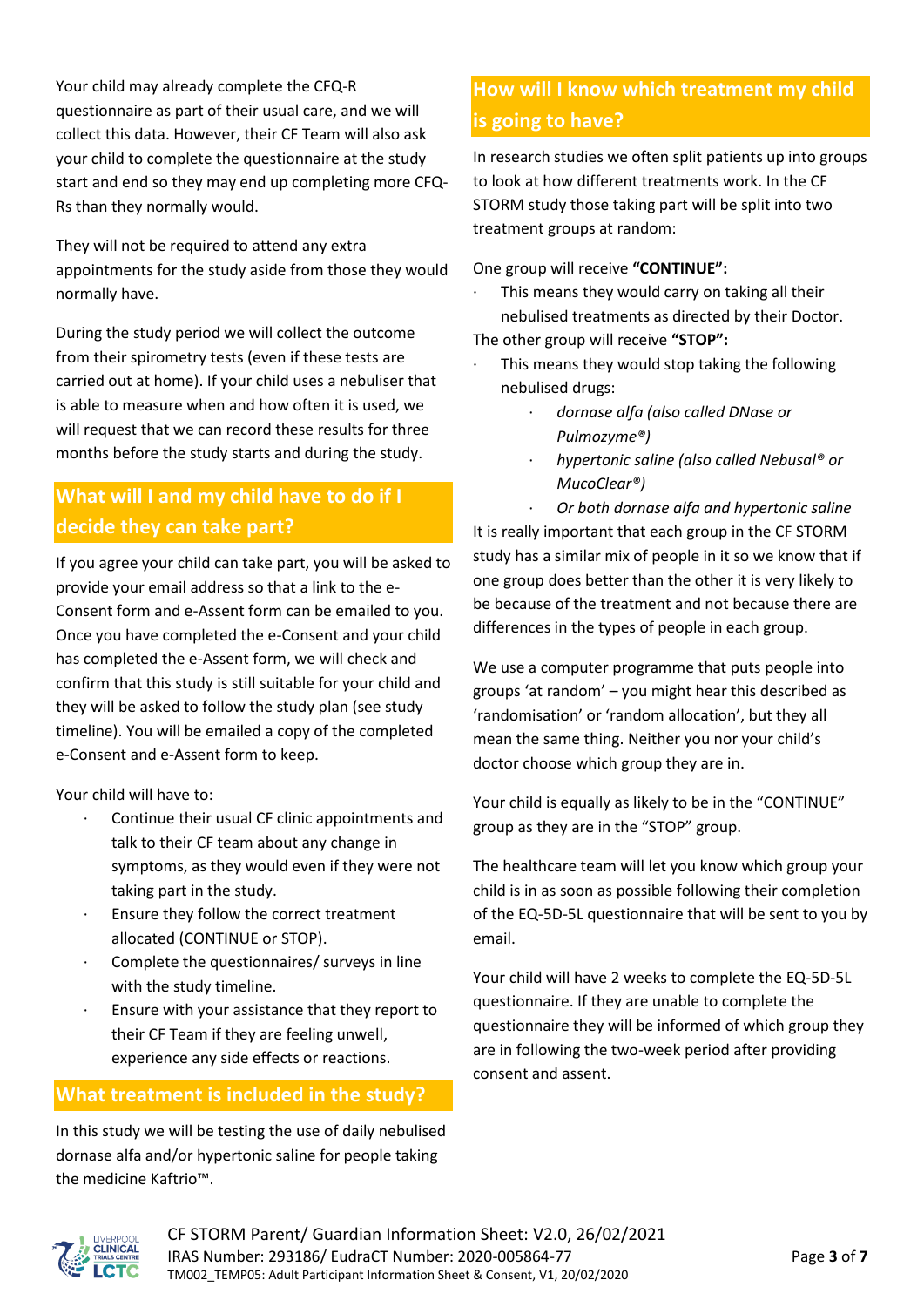#### **Study Timeline**

| After you and your child                          | You will receive a link via email to the EQ-5D-5L questionnaire which will take you child 5     |
|---------------------------------------------------|-------------------------------------------------------------------------------------------------|
| have consented to take                            | minutes to complete.                                                                            |
| part                                              | Your CF centre will send your child a CFQ-R questionnaire (10 minutes to complete) by post,     |
|                                                   | email or they will provide a copy during one of your child's clinic visits.                     |
| 7 and 10 days after                               | If we haven't received your child's response to the EQ-5D-5L we will send you a reminder email. |
| consenting                                        |                                                                                                 |
| Day 1: Allocated to either STOP or CONTINUE group |                                                                                                 |
| At 12, 26, 39 weeks we                            | A link via email to a survey of trial progress for you and your child to complete (2 minutes to |
| will send you                                     | complete)                                                                                       |
| At 17, 34, 50 weeks we                            | A link via email to the EQ-5D-5L questionnaire for your child to complete (5 minutes to         |
| will send you                                     | complete)                                                                                       |
| 50 weeks                                          | Your CF centre will send you a CFQ-R questionnaire (10 minutes to complete) by post, email or   |
|                                                   | they will provide a copy during one of your clinic visits.                                      |
| Day 1- week 52 (Regular                           | Your regular CF clinic appointments will not change but we will use some/all of the data        |
| clinics)                                          | recorded during these clinics. This will include any data from completion of the CFQ-R          |
|                                                   | questionnaire during this period.                                                               |
|                                                   |                                                                                                 |

**Week 52:** End of your participation

#### **What are the alternatives for treatment?**

If you decide against your child taking part in CF STORM, their usual CF care will continue as normal. Any decisions in relation to their current treatments should be fully discussed with their CF team.

### **What are the benefits and risks of taking part?**

We do not currently know if it is safe to stop daily nebulised dornase alfa and/or hypertonic saline for people taking the medicine Kaftrio™.

If your child is allocated to the "STOP" group this may reduce the burden of taking daily treatments for the period of the study. However, stopping the use of the daily nebulisers dornase alfa / hypertonic saline may impact on the functioning of their lungs and CF Teams and people with CF need to be reassured that this is not the case.

If your child "CONTINUE's" to take their nebulisers, the common side effects that you may already be familiar with are:

· *Dornase alpha (rare and mild side effects): Chest pain, high body temperature, conjunctivitis, indigestion, hoarseness; sore throat, inflammation of your voice box, runny nose, shortness of breath; fever; increased risk of infection; skin reactions.* 

· *Hypertonic Saline: Temporary irritation; such as coughing, hoarseness, or reversible bronchoconstriction may occur.*

There will always be a member of the CF team that you can phone if you have any concerns.

We hope that the results from the study will help doctors and people with CF in the future when making decisions around the possibility of rationalising nebuliser use for people established on Kaftrio™.

#### **What happens if we change our mind?**

If at any point you decide that your child should stop taking part in the study they will still receive treatment and the follow up usually offered by their hospital. If you do decide they should stop taking part we will ask you if you would like them to:

- allow us to carry on collecting your child's data from follow up visits **or**
- stop taking part with no more data collected for the study.

Information on how we will handle yours and your child's information in the event of them withdrawing is detailed in Part 2 of this Information Sheet.

### **What if new information becomes available?**

Sometimes during the course of a research project, important new information becomes available about the treatment/drug that is being studied. If this happens,

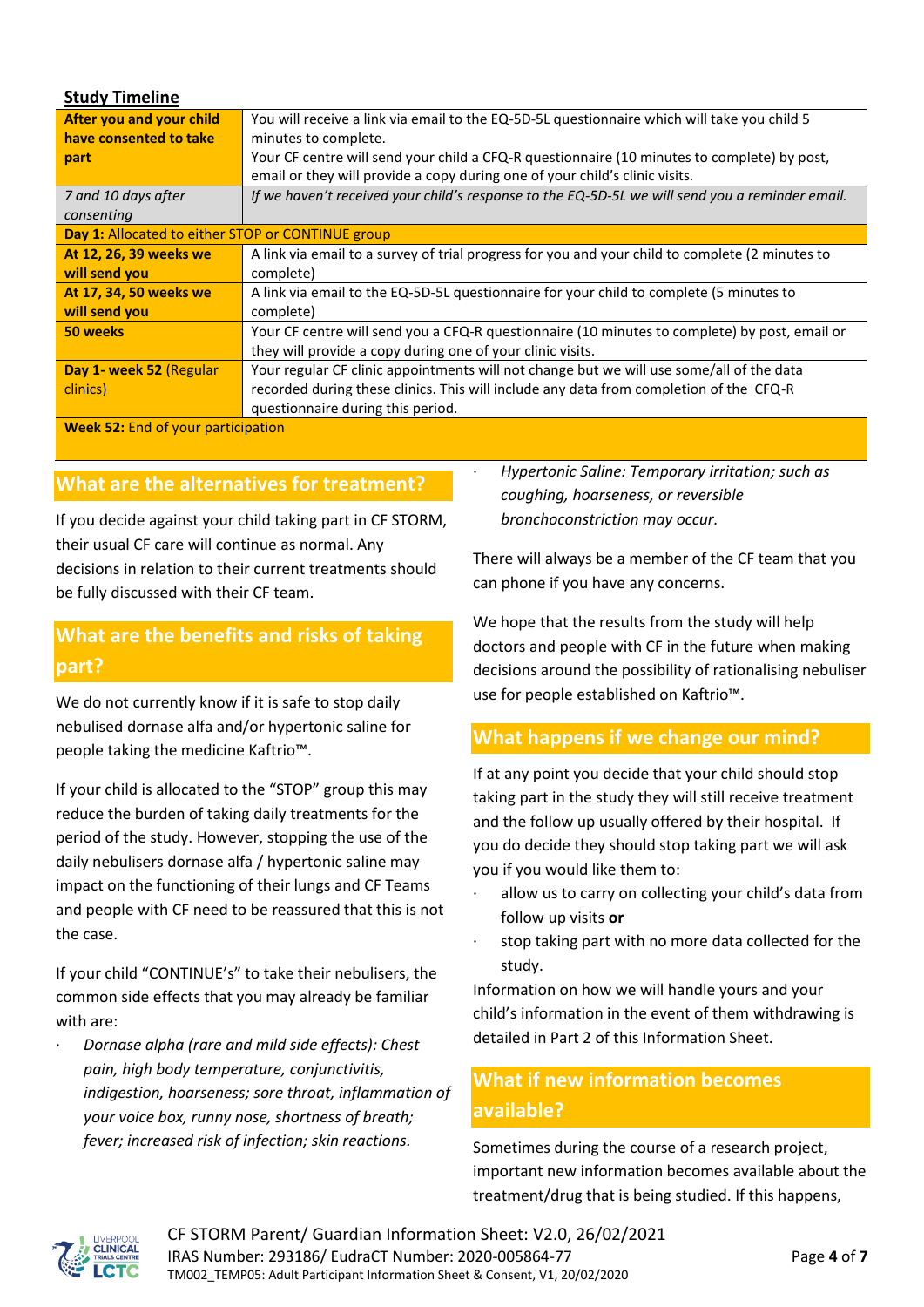the doctor will tell you about it and discuss with you whether you want your child to continue in the study. If you decide to withdraw your child their doctor will make arrangements for their standard CF care to continue. If you decide they should continue in the study you will be asked to sign an updated consent form. On receiving new information, the doctor might consider it to be in your child's best interests to withdraw them from the study. He/she will explain the reasons and arrange for their care to continue.

If the study is stopped for any other reason you will be told why and your child's continuing care will be arranged.

#### **What happens when the study stops?**

At the end of your participation, you will return to your standard CF care in discussion with your CF team.

When all participants have completed their part in the study, it is intended that the results of the study will be presented at conferences and published in medical journals so that we can explain to the medical community what our research results have shown. They may also be used for research related to the development of pharmaceutical products, diagnostics or medical aids. Confidentiality will be ensured at all times and neither you nor your child will be identified in any publication.

In addition, we will be working closely with the CF Trust and their community team to ensure that the results of the study are publicised and that people with CF can make informed decisions about their treatment options in partnership with their CF teams. We will send you an email at the end of the study to help direct you to the results.

Any information derived directly or indirectly from this research, as well as any patents, diagnostic tests, drugs, or biological products developed directly or indirectly as a result of this research may be used for commercial purposes. Neither you nor your child have any right to this property or to any share of the profits that may be earned directly or indirectly as a result of this research. However, in signing this form for this research, your child does not give up any rights that they would otherwise have as a participant in research.

### **What if there is a problem?**

Any complaint about the way you or your child have been dealt with during the study or any possible harm they might suffer will be addressed. Detailed information is given in Part 2 of this information sheet.

### **Will my taking part in the study be kept confidential?**

Yes. All the confidential information about your child's participation in this study will be kept confidential. Detailed information on this is given in Part 2.

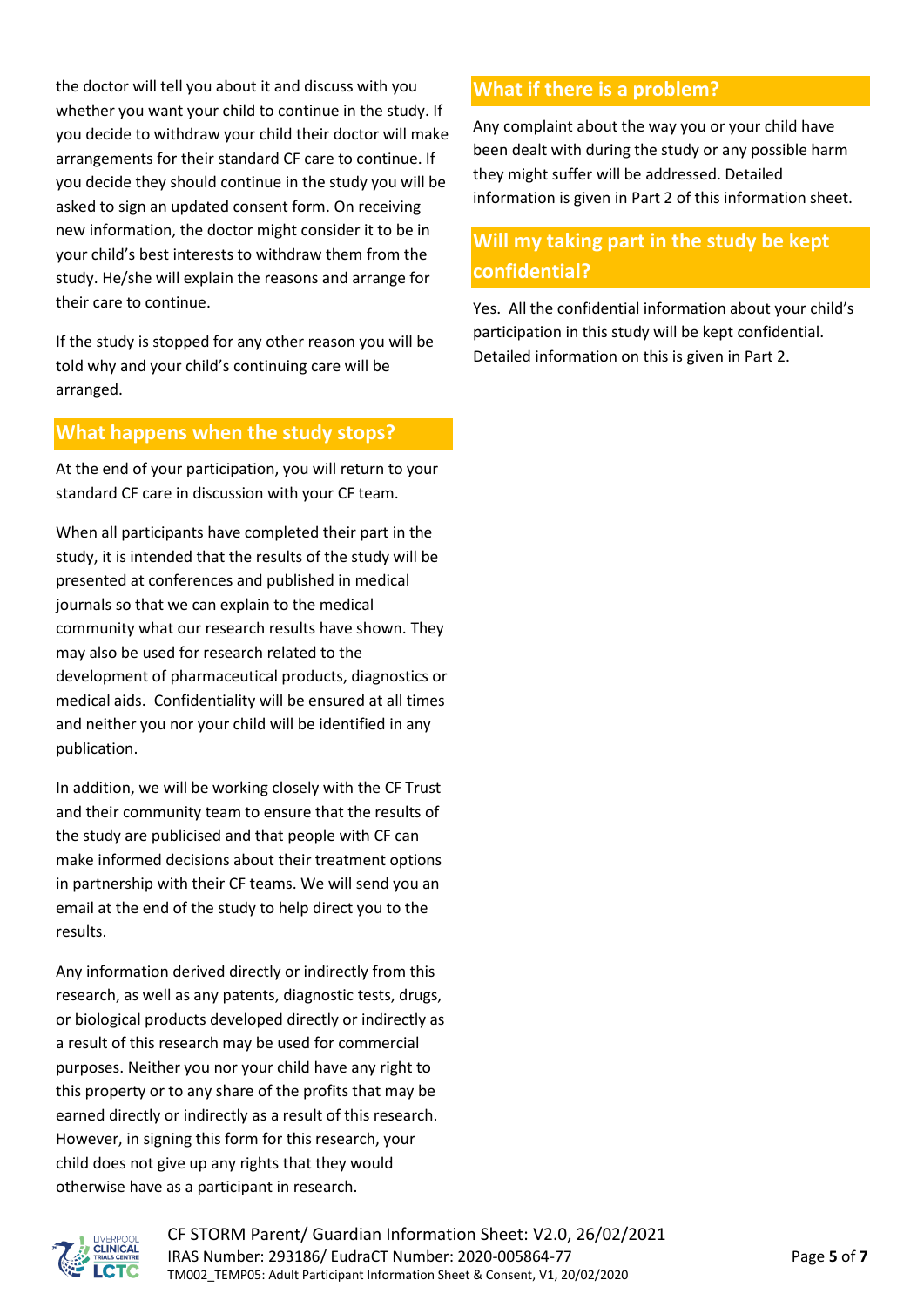## **PART 2: Detailed Information about the conduct of the study**

#### **Who is running the study?**

Alder Hey Children's NHS Foundation Trust is the Sponsor of this study and is responsible for managing it. They are based in the United Kingdom. They have asked that the day to day running of the study is carried out by a team based at the Liverpool Clinical Trials Centre (LCTC, part of the University of Liverpool). There are two doctors running the study, based at University of Liverpool and University College London. They are supported by a large team from across the UK, including adult and paediatric CF doctors, and health economics researchers from University of East Anglia (the central study team). LCTC collaborate with the UK CF Registry who provide the data collection system for the hospital site to record your child's data on.

The study has been reviewed by the Medicines and Healthcare Products Regulatory Authority, the Health Research Authority and the National Research Ethics Service Committee to make sure that the study is scientifically and ethically acceptable.

This study is funded by National Institute for Health Research (NIHR) Health Technology Assessment (HTA) programme.

Your child's doctor will not receive any payment for including them in this study.

### **How will my child's information be collected and handled?**

Alder Hey Children's NHS Foundation Trust, University of Liverpool and University of East Anglia are the Data Controllers for this study and will need to use information from your child or from their medical records for this research project.

This information will include your child's initials/ name/ email address/ DOB. People will use this information to do the research or to check your child's records to make sure that the research is being done properly.

Individuals from Alder Hey Children's NHS Foundation Trust, the LCTC and University of East Anglia and

regulatory organisations may look at your child's medical and research records to check the accuracy of the research study. People who do not need to know who you and your child are will not be able to see yours or their name or contact details. Your child's data will have a code number instead. The data stored in the CF Module on the CF Registry is held on servers in the Netherlands and London. Your child's data will move from the CF STORM Module on the CF Registry (ran by the CF Trust) to LCTC. Some of your child's data will then be sent onto the University of East Anglia.

We will notify your child's GP that they will be taking part in the study for their information.

We will keep all information about you and your child safe and secure. Once we have finished the study, we will keep the data for 25 years, so we can check the results. We will write our reports in a way that no-one can work out that your child took part in the study.

### **What are my choices about how my child's information is used?**

You can choose for your child to stop being part of the study at any time, without giving a reason, but we will keep information about you and your child that we already have. If you choose for your child to stop taking part in the study, we would like to continue collecting information about their health from the CF Registry. If you do not want this to happen, tell us and we will stop.

In some cases, however we may need to continue to collect limited information about any side-effects of the study treatment your child may experience. We will only do this where we are required to do so by law. We need to manage your child's records in specific ways for the research to be reliable. This means that we won't be able to let you see or change the data we hold about you or your child.



CF STORM Parent/ Guardian Information Sheet: V2.0, 26/02/2021 IRAS Number: 293186/ EudraCT Number: 2020-005864-77 Page **6** of **7** TM002\_TEMP05: Adult Participant Information Sheet & Consent, V1, 20/02/2020